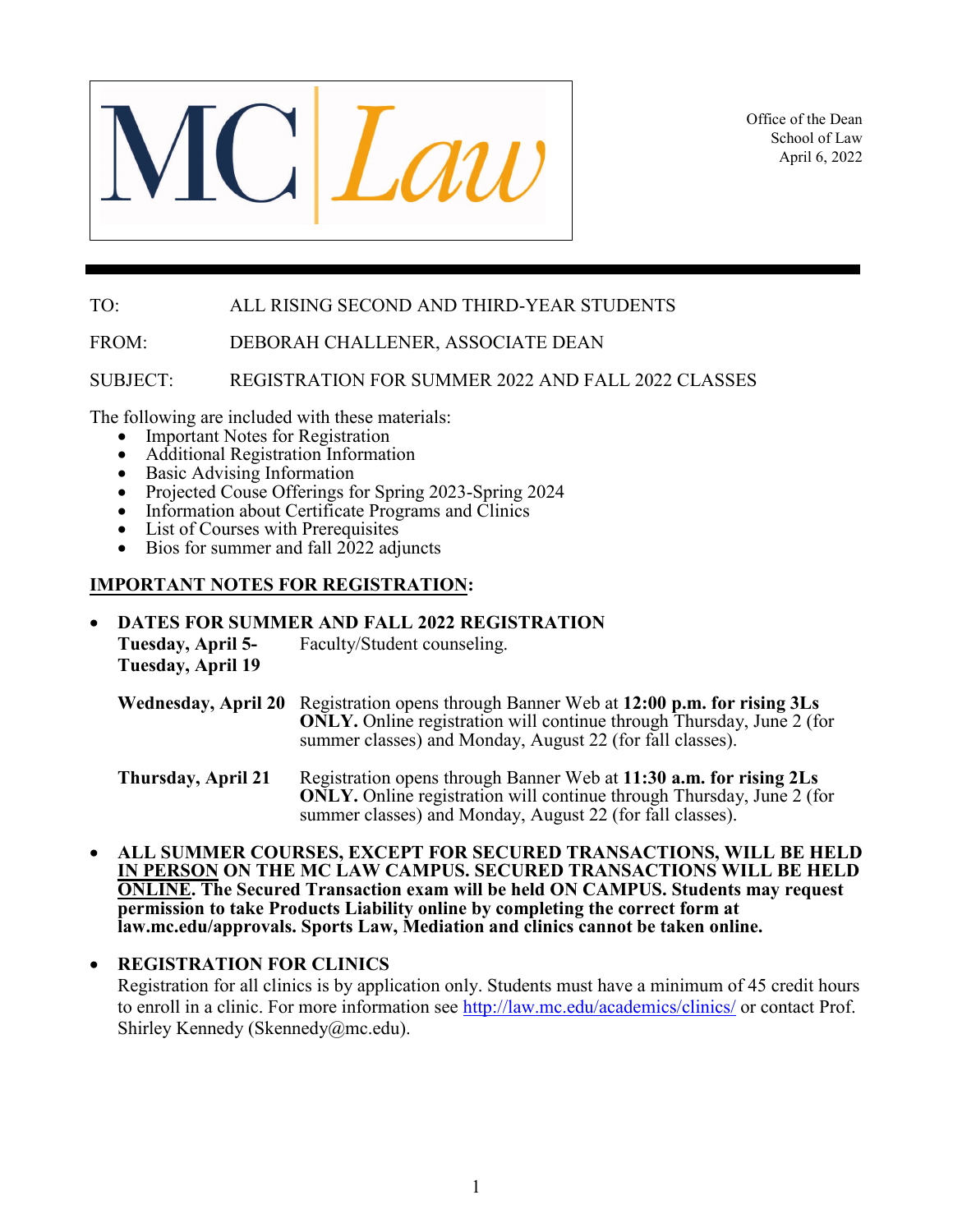## • **MAXIMUM HOURS FOR SUMMER TERM**

Students must have permission from the Associate Dean for Academic Affairs to take more than 6 hours in the regular summer term. A student can take a maximum of 8 credit hours in the summer. Approval forms are available at [http://law.mc.edu/approvals.](http://law.mc.edu/approvals)

### • **MAXIMUM HOURS FOR FALL SEMESTER**

Students must have permission from the Associate Dean for Academic Affairs to take more than 16 hours in a semester. A student can take a maximum of 18 credit hours in the fall or spring. Approval forms are available at [http://law.mc.edu/approvals.](http://law.mc.edu/approvals)

### • **MINIMUM HOURS FOR FALL SEMESTER**

If you are taking **fewer than 12 hours** for the fall semester, you must have approval from the Associate Dean for Academic Affairs unless you are in your final semester and need less than 12 hours to graduate. Approval forms are available at [http://law.mc.edu/a](http://law.mc.edu/)pprovals.

### • **FALL EXAM SCHEDULE**

The fall exam schedule will be published after registration in order to minimize exam conflicts based on actual registration.

### • **EXAM POLICY:**

A student may request an alternate exam date only in the event of an emergency. A student requesting an alternate exam date must complete an Alternate Exam Date Request Form (available at law.mc.edu/approvals). Both the professor and the Associate Dean for Academic Affairs must approve a request for an alternate exam date. After the required approvals are obtained, the student must coordinate with the faculty assistant responsible for scheduling alternate exam dates.

### • **FACULTY ADVISING**

Our registration system includes faculty advising. Before you make any decisions regarding your schedule, we recommend that you take the time to plan your schedule and consult your faculty advisor for counseling**.** If you do not know who your faculty advisor is, you can find this information on **Degree Works**.

### • **GUIDED CURRICULUM**

Students who are in the Guided Curriculum must have their schedules approved by their assigned advisor. Advisor approval forms are available at [http://law.mc.edu/approvals.](http://law.mc.edu/approvals)

When you have your schedule approved, make sure your advisor gives you your **alternate pin number**. You will not be able to register for summer or fall courses without your alternate pin number. If you do not know who your advisor is, you can find this information on **Degree Works**.

### • **ACADEMIC PROBATION**

Students who are on academic probation (or have ever been on academic probation) must have their schedules approved by their assigned advisor. Advisor approval forms are available at [http://law.mc.edu/approvals.](http://law.mc.edu/approvals)

No student on academic probation is permitted to take summer school classes or otherwise benefit from summer school. If you are on academic probation when registration opens, you may participate in the registration process for summer school (once your approved schedule has been received); however, if you are not removed from probation at the end of the spring semester, you will be withdrawn from any summer school class with a refund of tuition and fees.

If you are currently in good standing, but your cumulative GPA falls below 2.00 after spring grades are processed and you are placed on academic probation, you will be withdrawn from any summer classes in which you are enrolled with a refund of tuition and fees.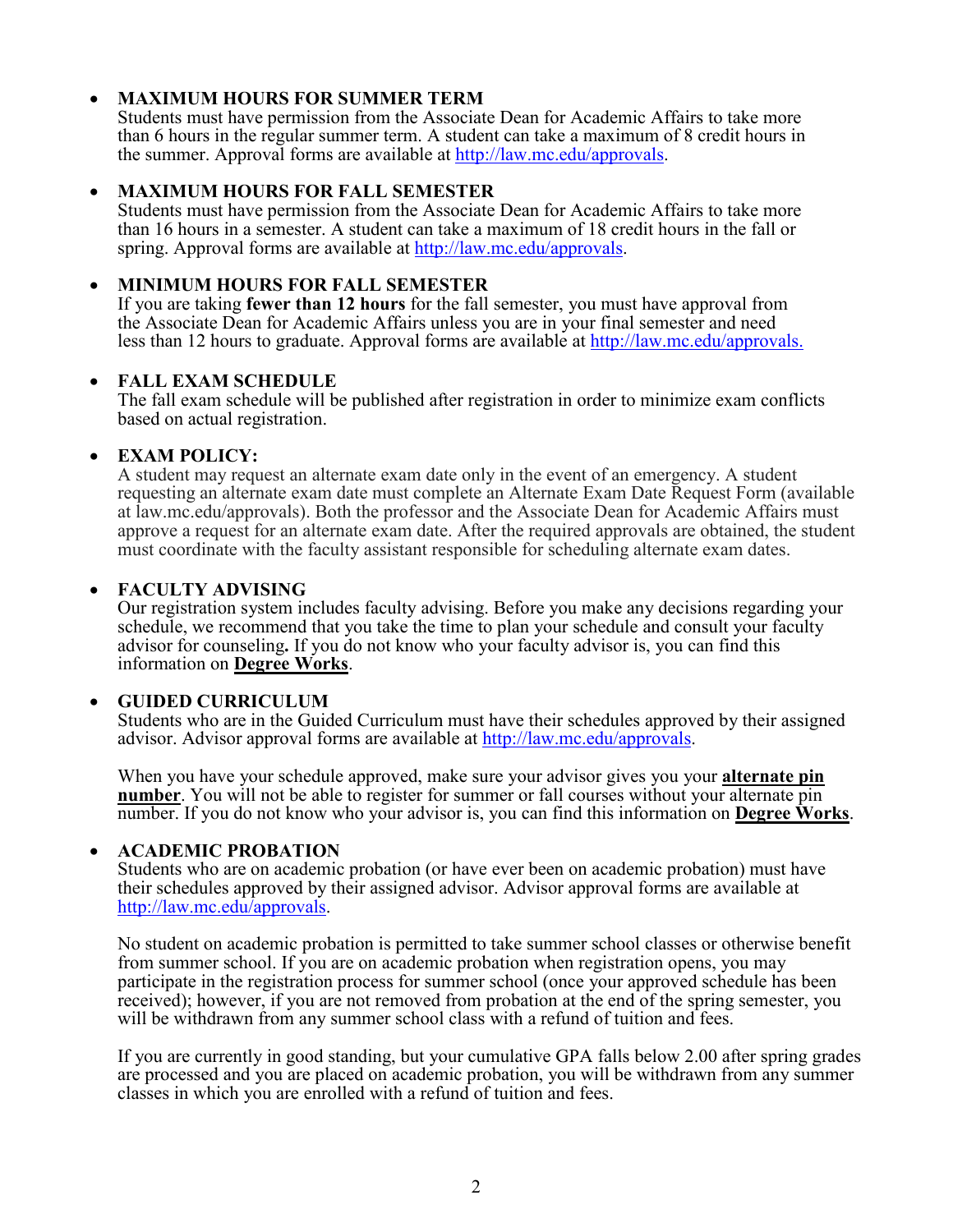# • **3LS & FALL ADVANCED LEGAL ANALYSIS (ALA)**

Students planning to take the February 2022 Bar must register for ALA in the fall term. Fall ALA is reserved for students who are taking the February Bar exam.

Students who are planning a remote externship for the spring term may be eligible to take fall ALA and should consult with Prof. Mary Purvis prior to fall registration. All other students who are taking the Bar exam in May are not permitted to take fall ALA.

### • **RISING 2L STUDENTS AND LAC III**

**All second-year students are required to take LAC III during the fall or spring semester of their second year of law school. For the 2022-2023 academic year, two-thirds of the class will take LAC III in the fall and one-third of the class will take LAC III in the spring.** 

**You will receive a link to a survey before registration opens. If you prefer to take LAC III in the SPRING, please complete the survey. If you prefer to take LAC III in the fall or do not have a preference, do nothing. The Registrar will register you for fall LAC III before registration opens.** 

**We will try to honor your preference for fall or spring LAC III, but students will be randomly placed in the fall or spring semesters if necessary. You will be notified of your placement before registration opens. Note: Students who are on Academic Probation will be placed in the fall semester of LAC III.**

**If you are placed in fall LAC III, you should register for no more than 13 hours when registration opens. If you register for 13 hours, you will have 16 total hours for the semester including LAC III. You cannot take more than 16 hours in a semester without the permission of the Associate Dean for Academic Affairs.** 

# • **LIMITED ENROLLMENT**

The following summer and fall courses have limited enrollment:

# **Summer 2022 Term**

689 Mediation Advocacy (16) 621 Secured Transactions (Online) (30) Clinics are limited to 4-6 students.

# **Fall 2022 Semester**

798 Advanced Legal Analysis – Limited to students taking the February 2023 Bar Exam. 728 Civil Rights (20) 631 Deposition Skills (16) 794 Electronic Research Seminar (20) 757 Juvenile Legal Issues Seminar (16) 760 Negotiations (16) 680 Pretrial Practice (16) 764 Law & Religion Seminar (16) 681 Trial Practice (16) Fall Clinics are limited to 6 students.

\*\*\*All other summer and fall courses are limited to 40-60 students or by classroom size.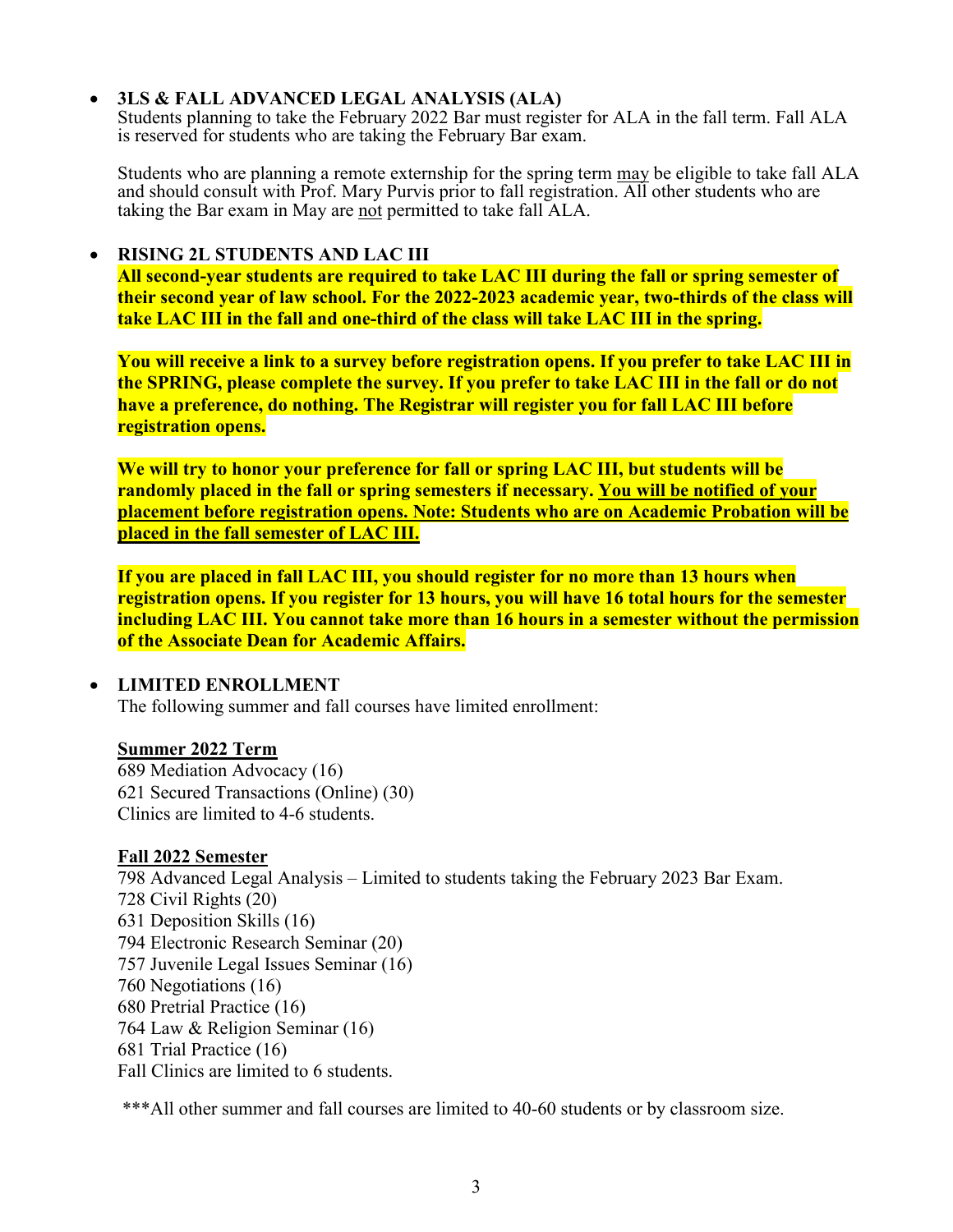# • **FALL 2022 COURSES THAT SATISFY THE WRITING REQUIREMENT**

794 Electronic Research Seminar (20) 757 Juvenile Legal Issues Seminar (16) 764 Law & Religion Seminar (16)

## **ADDITIONAL REGISTRATION INFORMATION**

### 1. **SPECIAL PROJECTS & WRITING REQUIREMENTS DONE OUTSIDE OF A CLASS**

Registration for special projects and writing requirements completed outside of a class must be done through Judy Burnett at burnett@mc.edu. Approval from a faculty member and the Associate Dean for a writing requirement and/or special project must be secured. The approval form is available at [http://law.mc.edu/approvals.](http://law.mc.edu/approvals)

**Please note students registering for special projects and writing requirements are required to log the number of hours dedicated to completing the project or writing requirement. Students must log a minimum of 42.5 hours for each credit earned. Credits will not be awarded to any student failing to comply with this policy**

### 2. **OUTSTANDING BALANCE**

 If you have an outstanding balance on your student account, you will not be allowed to participate in the current student registration process.

#### 3. **BANNER WAITLISTING**

If a course is full, you will have the option to be waitlisted for the class. If a seat opens up, the system will e-mail your MC e-mail account and advise you of the opening. Please note that the waitlisting process will run through the weekends and holidays. You should check your e-mail regularly if you are waitlisted, because the class will only be held for you for 24 hours.

### 4. **FORMS/EXCEPTIONS/SPECIAL PERMISSION**

 All exceptions or special permissions must be in writing and approved by the Associate Dean for Academic Affairs. Most approval forms are available at [http://law.mc.edu/approvals.](http://law.mc.edu/approvals)

### 5. **EMPLOYMENT RESTRICTIONS**

 A student in the first or second year shall not be employed in excess of 20 hours per week in any semester in which the student is enrolled in 12 or more credit-hours.

 A student in the third year, with a cumulative grade point average of less than 2.75, shall not be employed in excess of 20 hours per week in any semester in which the student is enrolled in 12 or more credit-hours. This restriction applies to the summer term (if 6 hours or more are taken) as well as to the regular year.

There is no employment restriction for a third-year student with a cumulative grade point average of 2.75 or above.

A student on probation shall not be employed. Violation of this policy may subject a student to disciplinary action, including dismissal.

### 6. **WRITING REQUIREMENT**

The writing requirement may be satisfied in one of three ways:

a. In connection with a seminar or other course in which a paper of high quality which is at least 20 pages in length excluding footnotes is required in lieu of an examination;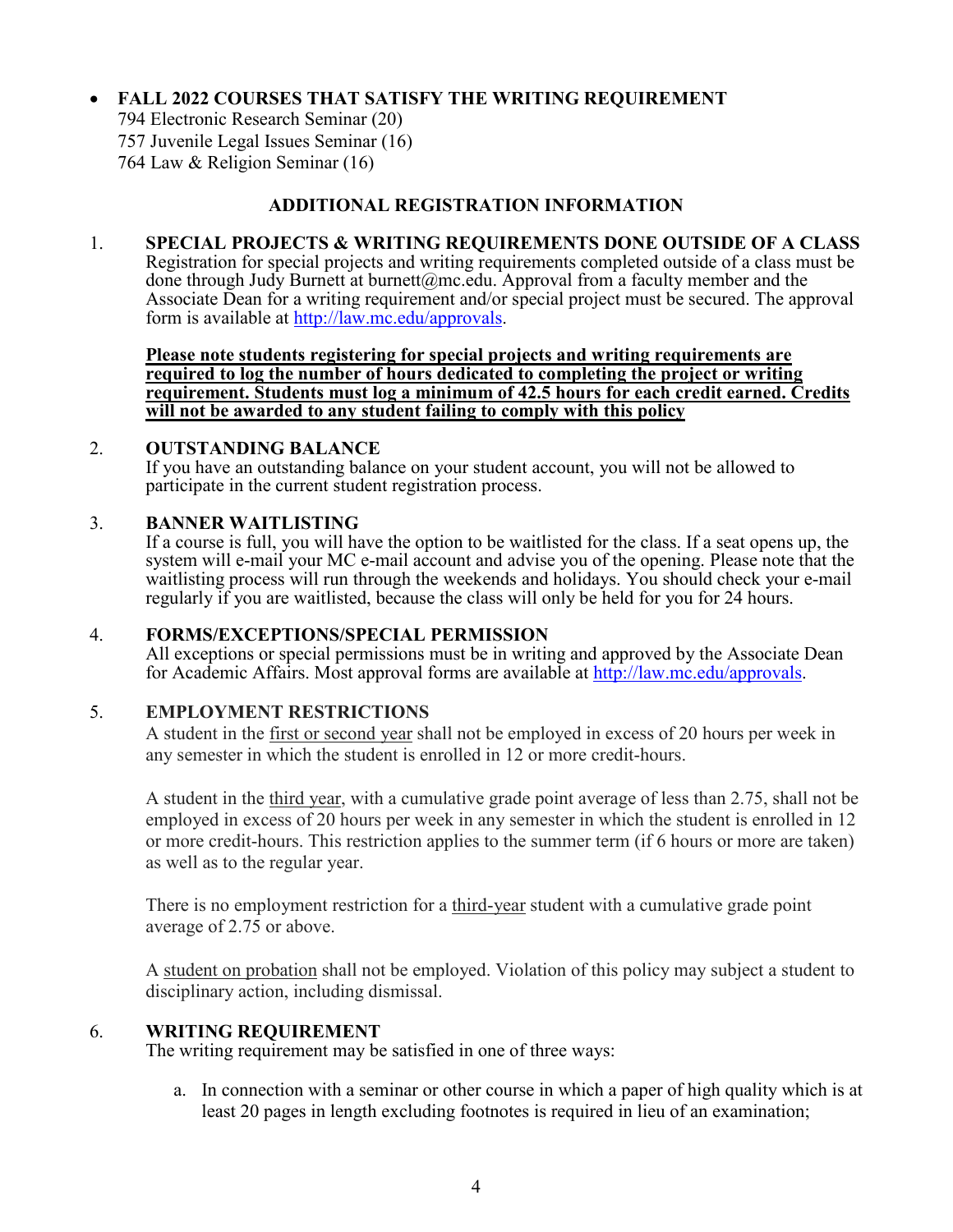- b. By completion of a significant and highly meritorious law review piece, written in connection with membership on the Mississippi College Law Review, with approval of and supervision by a faculty member (this applies to Law Review students who write a case note or comment); or
- c. In exceptional circumstances, in connection with an in-depth individual study and research of a selected topic under the supervision of a full-time faculty member pursuant to Law 795. Unless an exception is granted by the Associate Dean, students must have their research project approved by a faculty member and the Associate approved by a faculty member and the Associate Dean for Academic Affairs and register for Law 795 during the registration period in the semester prior to the semester in which they will complete the project. (For example, a student who wishes to complete his/her writing requirement under Law 795 in the fall semester must have his/her research project approved and register for Law 795 in the spring semester). The form to request approval is located at law.mc.edu/approvals.

### 7. **LIMITATION ON NONCLASSROOM HOURS**:

 No more than eight (8) non-classroom hours may count toward the 90 hours needed to earn the J.D. degree.

 The following courses count toward the eight (8) non-classroom hour limit: Special Projects, Legal Extern Program (2 credit hours for a 3-hour externship and 4 credit hours for a 6-hour externship), and any of the Moot Court Competitions.

Law Review and Moot Court Board do not count toward the eight (8) hour limit.

Please note that you may not take Special Projects I or Special Projects II more than once. **Any variance from this rule requires the written approval of the Associate Dean for Academic Affairs.**

### 8. **LIMITATION ON PASS/FAIL HOURS**

No more than 12 pass/fail hours may count toward the 90 hours needed to earn the J.D. degree. Law Review and Moot Court Board do not count toward the limit on pass/fail hours.

### 9. **DISTANCE LEARNING COURSES**

Courses may be offered in a synchronous (real time) distance learning format, allowing a student to take a course through the use of distance learning technology. Courses may be offered where the professor is at an off-campus location or where the student is at an offcampus location. Courses taught by a professor at an off-campus location will be designated as a distance learning course in the registration materials.

Students who will be off campus for the semester (such as for a remote externship), and who wish to take a course through synchronous distance learning, must receive permission from the course instructor and the Associate Dean prior to registration for the course. A form requesting approval may be obtained at [http://law.mc.edu/a](http://law.mc.edu/)pprovals. Please note that not all courses are suitable for distance learning and not all professors permit distance learning. Do not assume a professor will allow it; rather, discuss the issue with them in advance of scheduling to be off campus for the semester.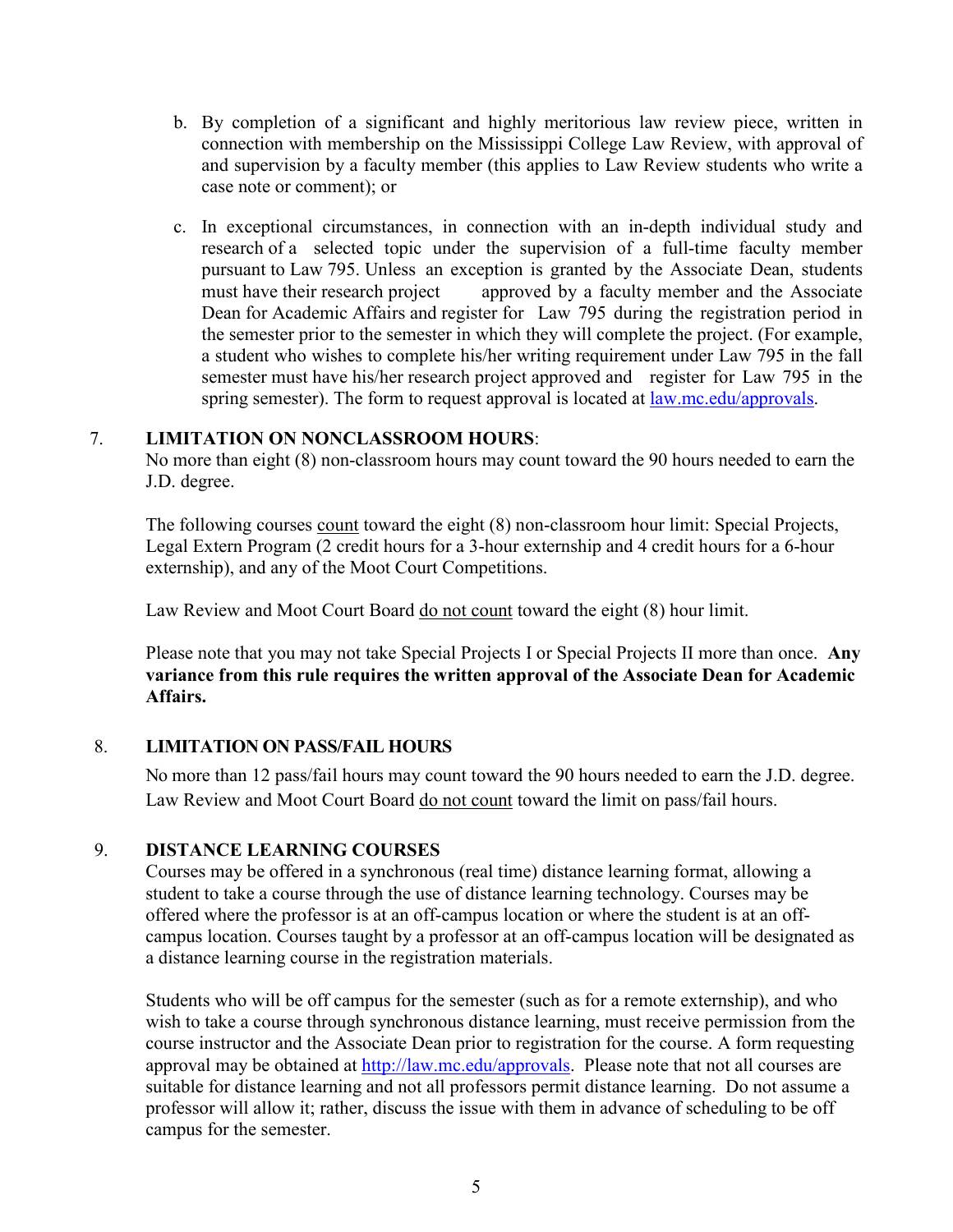Students may take up to a total of 15 hours by distance learning for credit toward the J.D. degree. The classroom component (1 or 2 credit hours) of a Remote Extern Program class is counted toward the distance learning cap of 15 hours.

#### 10. **LAW REVIEW CREDITS**

Law Review members are eligible for 4 hours of credit, one per semester in their 2L and 3L years. Students must log 50 hours of time to earn 1 credit hour. Time must be and approved by a faculty advisor or credit will not be awarded.

### 11. **MOOT COURT CREDITS**

Upon approval by a faculty advisor, a Moot Court Board member shall receive two credit hours in the 3L year for membership on the Board. Students who will graduate in May can register for 1 credit in the fall semester of 3L year and 1 credit in the spring semester of 3L year or 2 credits in the spring semester of 3L year. Students who graduate in December are eligible for 1 credit hour in the fall semester of the third year and should not register for more than 1 credit hour.

Students must log 50 hours of time to earn one credit hour. Time must be approved by a faculty advisor or credit will not be awarded.

### 12. **COURSE DESCRIPTIONS**

All course descriptions are available beginning on p. 40 of the 2021-2022 online catalog: https://law.mc.edu/application/files/8016/4910/1845/Final\_2021- 2022 catalog for posting 040422.pdf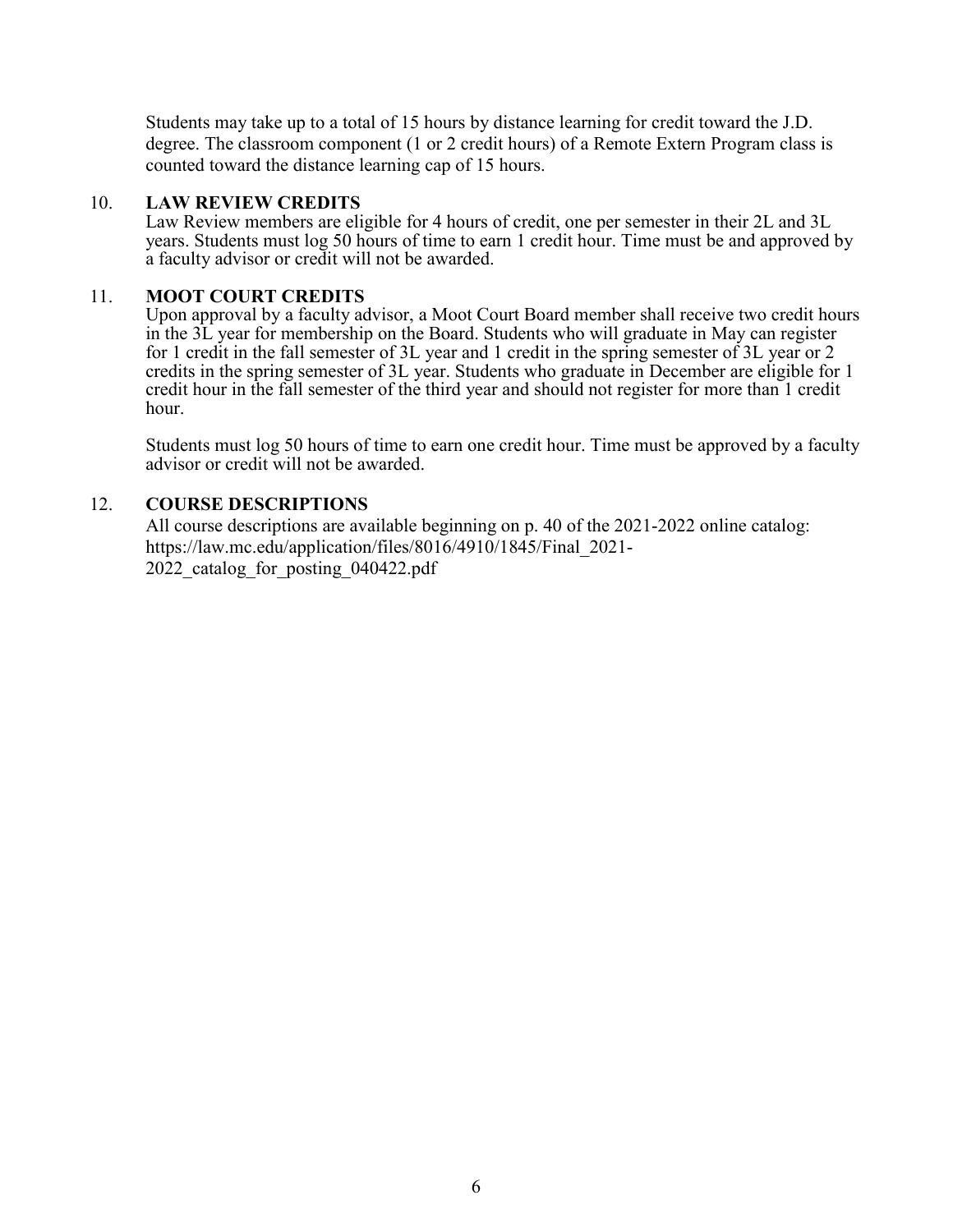#### **BASIC ADVISING INFORMATION**

You should take the following into consideration in planning your schedule:

#### **1. REQUIRED COURSES**

In addition to completing the 1L curriculum, ALL students are required to take the following courses:

 **Advanced Legal Analysis (last semester) Criminal Procedure Constitutional Law Evidence Legal Analysis and Communication III (2L year) Professional Responsibility and Ethics**

All students must also satisfy the following requirements: **Experiential Learning Requirement (Minimum of 6 credits) Writing Requirement**

Students in the **Guided Curriculum** are required to take additional courses. (See #5.)

# **2. COURSES THAT SATISFY THE EXPERIENTAL LEARNING REQUIREMENT**

| 528 | <b>Education Law and Policy Clinic</b>    | 3              |
|-----|-------------------------------------------|----------------|
| 529 | Veterans Legal Clinic                     | 3              |
| 609 | <b>Adoption Legal Clinic</b>              | 3              |
| 610 | <b>Youth Court Clinic</b>                 | 3              |
| 612 | Guardian Ad Litem Clinic                  | 3              |
| 629 | <b>Advanced Child Advocacy Clinic</b>     | $2 - 3$        |
| 631 | Deposition Skills Seminar                 | $\overline{2}$ |
| 632 | <b>Advanced Advocacy</b>                  | $\overline{2}$ |
| 639 | <b>Arbitration Practice and Procedure</b> | $\overline{2}$ |
| 648 | <b>Expert Witness Seminar</b>             | $\overline{2}$ |
| 652 | Current Issues in Family Law              | $2 - 3$        |
| 664 | <b>Immigration Clinic</b>                 | 3              |
| 680 | <b>Pretrial Practice</b>                  | $\overline{2}$ |
| 681 | <b>Trial Practice</b>                     | 4              |
| 689 | <b>Mediation Advocacy</b>                 | $\overline{2}$ |
| 741 | Litigation Technology                     | $\overline{2}$ |
| 760 | <b>Negotiations Seminar</b>               | $\overline{2}$ |
| 770 | Legal Extern Program                      | 3              |
| 771 | Legal Extern Program II                   | 3              |
| 772 | Remote Legal Extern Program I             | 3              |
| 776 | Remote Legal Extern Program II            | 6              |
| 782 | <b>Real Estate Practice</b>               | $\overline{2}$ |
| 785 | <b>Drafting for Business Transactions</b> | 2              |
|     |                                           |                |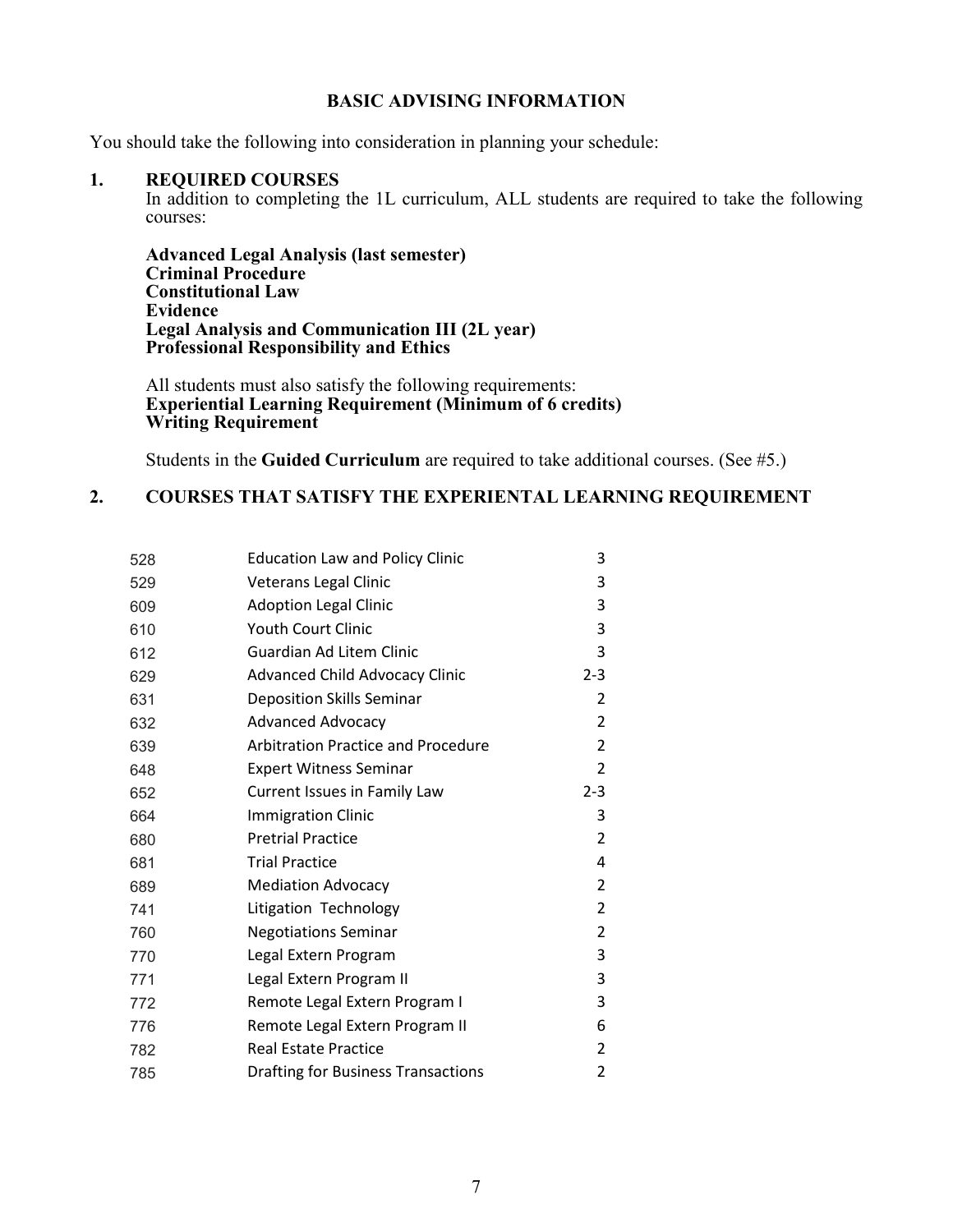#### 3. **BAR EXAM SUBJECTS**

One important consideration in choosing your courses is to prepare yourself for the subjects that most likely will be tested on the Bar examination in the state where you plan to practice. The following classes, which are tested on the bar, examination in most states, are typically offered every semester: **Business Associations I, Evidence, Secured Transactions, Wills & Estates, Domestic Relations, and Criminal Procedure**.

The following classes are also tested on many bar exams: **Federal Courts, First Amendment, Remedies, and Trusts.** Please consult the bar admissions website for the state where you plan to take the Bar exam.<br>4. COURSE FREOUENCY AND SEOUEN

#### 4. **COURSE FREQUENCY AND SEQUENCING**

 All courses are not offered every year. You should consult the chart of projected course offerings available at [https://drive.google.com/file/d/17U3z2fHXPGSxCJQZ3EEpdXMcaRrGqPAD/view?usp=sharing.](https://drive.google.com/file/d/17U3z2fHXPGSxCJQZ3EEpdXMcaRrGqPAD/view?usp=sharing)

Be aware that there is no guarantee that projected courses will be offered.

Another important consideration in choosing your courses is the **sequencing of courses**. **All students must take Legal Analysis & Communication III (LAC III) during the fall or spring semester of their second year of school. Second-year students who do not take LAC III in the fall semester will be assigned to a section of LAC III for the spring semester.** 

**We recommend that you take Business Associations I, Federal Income Tax, Secured Transactions, Constitutional Law, and Evidence during your second year** because these classes are prerequisites for other classes in the curriculum and cover principles that will aid your comprehension in other classes, even if they are not formal prerequisites to such classes.

**You may take Domestic Relations, Wills & Estates, Federal Courts, First Amendment, and Criminal Procedure during either the second or third year**, but please note that Wills & Estates is a prerequisite to Trusts, and Criminal Procedure is a prerequisite or co-requisite to Criminal Practice. Most students take Ethics in the 3L year.

In your selection of courses, you also should consider the area(s) of practice you may want to pursue. Many areas of practice involve specialized knowledge, and taking a course or courses in such subjects can be a good way to establish a base of knowledge in those areas. These courses also can be a way to understand the law from different perspectives. At the same time, keep in mind that career paths can and often do change dramatically. Students should balance interests in specialized areas of the law with the need to be well-grounded or literate in areas of law of fundamental importance.

### **5. GUIDED CURRICULUM**

Full-time students whose grade point average is below 2.5 at the end of the first year of law school are required to participate in the Guided Curriculum.

**Course Requirements** – Students who are enrolled in the Guided Curriculum are required to take *all* of the following courses (in addition to the satisfying all other requirements for the J.D.) Legal Reasoning (fall of 2L year) Business Associations I Domestic Relations Sales and Leasing (fall of 2L year or fall of 3L year)

 Students in the Guided Curriculum must also take *one* of the following courses: Conflict of Laws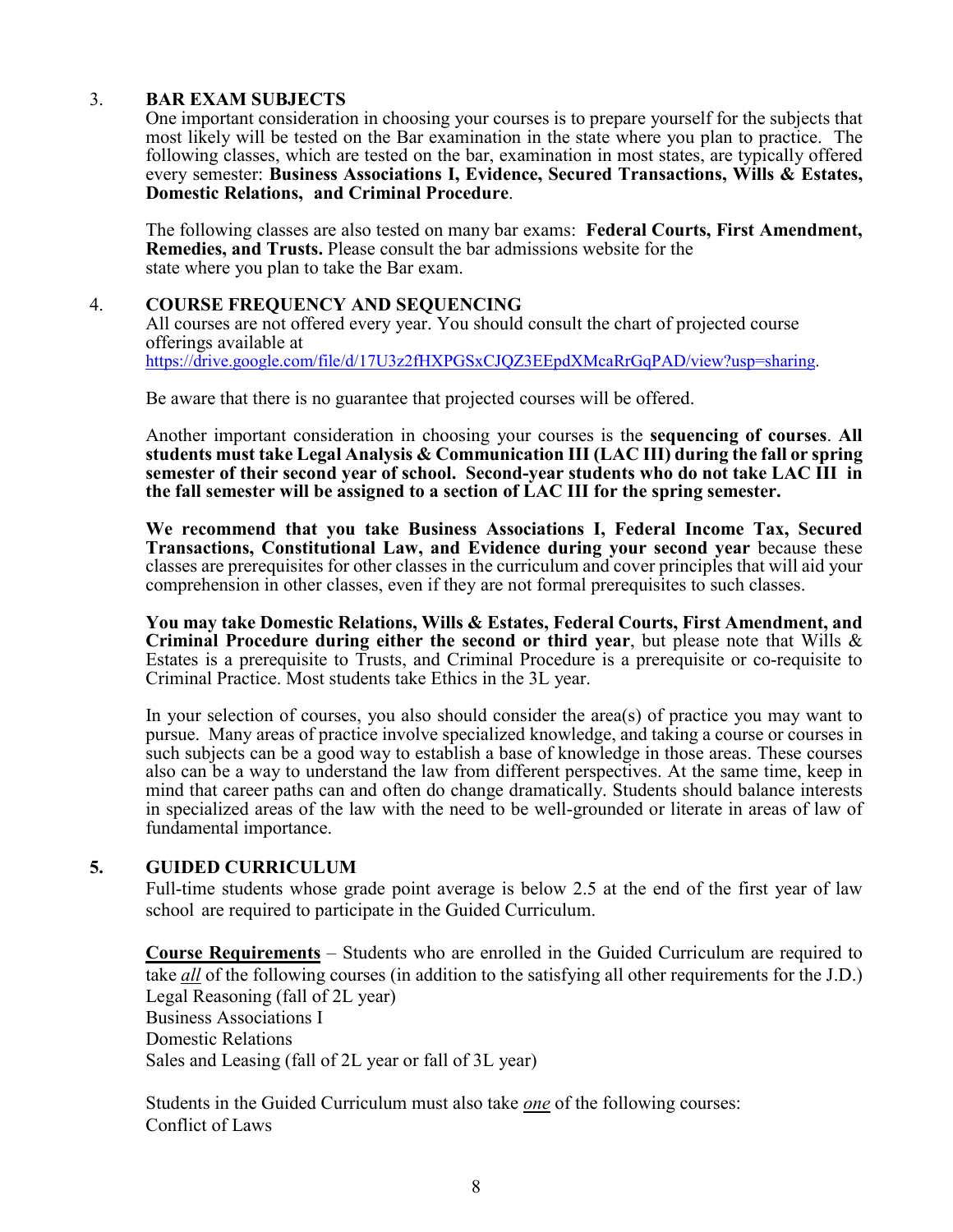First Amendment Secured Transactions OR Wills and Estates.

**2L Year** During the 2L year, students in the Guided Curriculum are *required* to take the following Guided Curriculum courses unless they are unable to enroll in a course due to seat limits: Legal Reasoning (Fall Semester), Constitutional Law, Criminal Procedure, Evidence, and at least one other Guided Curriculum course.

**Course Schedule & Limits on Registration** Students in the Guided Curriculum will not be permitted to register for courses until their schedules are approved by their advisor. Additionally, students in the Guided Curriculum must obtain an "alternate pin number" from their advisors before they will be able to register. (Alternate pin numbers are found on Degree Works.)

**Limits on Distance Learning** Absent exceptional circumstances, students in the Guided Curriculum must attend all courses required for graduation, including any Guided Curriculum courses, in person at the law school and not via distance learning.

### **Civil Law Certificate Program**

 Students in the Guided Curriculum who are participating in the Civil Law Certificate Program may choose Louisiana Security Devices in place of Secured Transactions, Civil Law of Sales and Leases in place of Sales and Leasing, Civil Law of Persons and Family in place of Domestic Relations, and Civil Law of Successions and Donations in place of Wills and Estates.

Note: Students in the Guided Curriculum who plan to take ONLY the Louisiana Bar may take Civil Law of Property instead of Advanced Legal Analysis. To request an exemption from Advanced Legal Analysis on this basis please complete the appropriate form at [http://law.mc.edu/approvals.](http://law.mc.edu/approvals)

### **Exemption from the Guided Curriculum**

Students who are required to participate in the Guided Curriculum and who attain a 3.0 cumulative grade point average during the second or third year are no longer required to remain in the Guided Curriculum.

### 6. **CANCELLATION OF COURSES DUE TO LOW ENROLLMENT**

Note: Any class on the schedule, whether taught by a full-time faculty member or an adjunct, may be canceled due to low enrollment.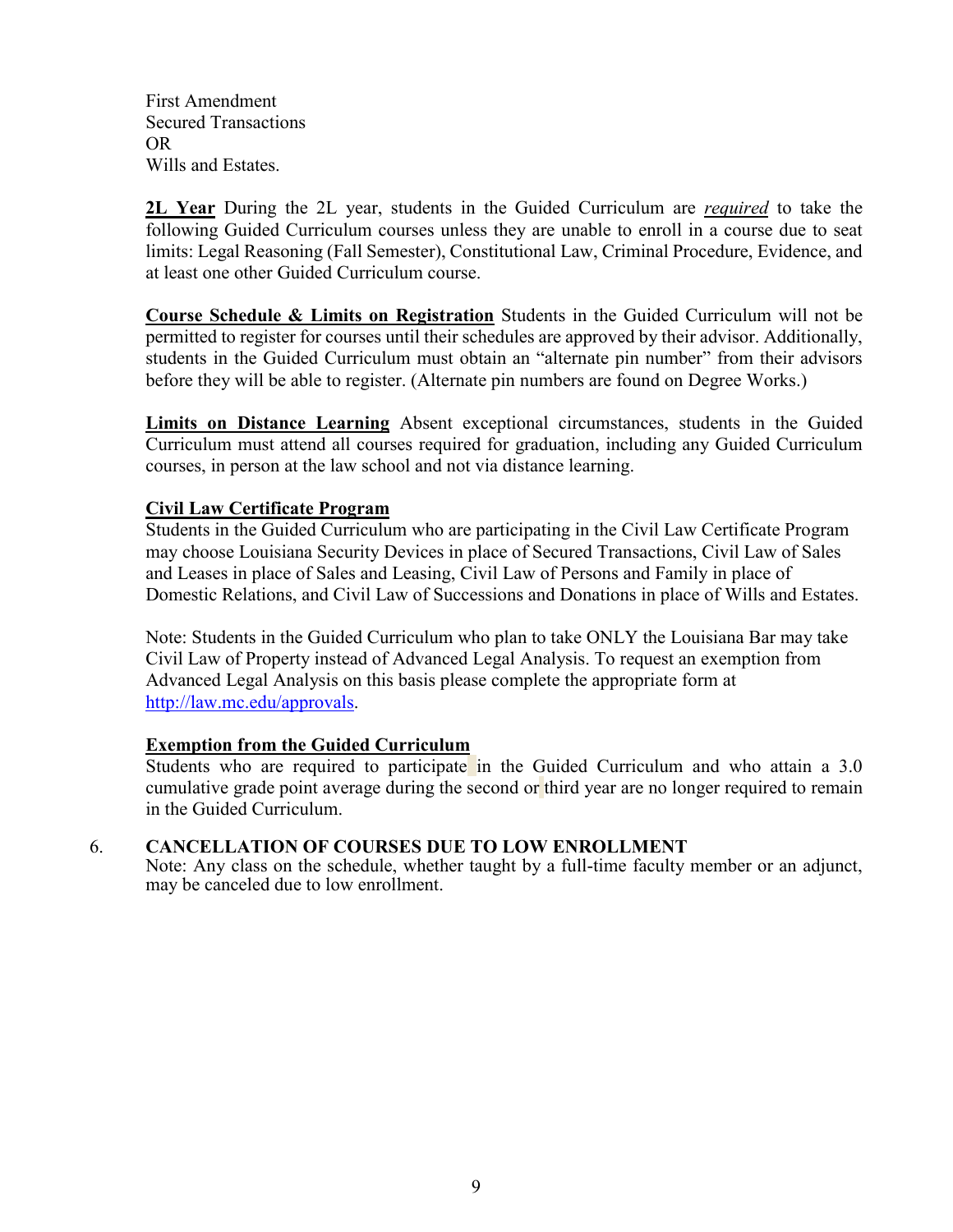### 7. **PROJECTED COURSE LIST: SPRING 2023-Fall 2023**

NOTE: There is no guarantee that all of the projected courses will be offered.

[https://drive.google.com/file/d/17U3z2fHXPGSxCJQZ3EEpdXMcaRrGqPAD/view?usp=shari](https://drive.google.com/file/d/17U3z2fHXPGSxCJQZ3EEpdXMcaRrGqPAD/view?usp=sharing)

### [ng.](https://drive.google.com/file/d/17U3z2fHXPGSxCJQZ3EEpdXMcaRrGqPAD/view?usp=sharing)

# 8. **CERTIFICATE PROGRAMS**

MC Law offers certificates for J.D. students in several practice areas, specifically in Business and Commercial Law, Civil Litigation, Criminal Practice, Family and Juvenile Law, Health Care Law, Civil Law Studies, Solo and Small Practice Law, and International Law. These certificate programs assist students who have an interest in these practice areas by guiding them in design of their educational program while in law school to prepare them for practice in these particular practice areas. The certificates also provide recognition of academic excellence for students who fulfill the certificate requirements. For descriptions and requirements for each certificate please see the law catalog at: [https://law.mc.edu/academics/degrees/jd/certificate](https://law.mc.edu/academics/degrees/jd/certificate-%09programs)  [programs](https://law.mc.edu/academics/degrees/jd/certificate-%09programs)

Students must maintain an overall minimum GPA of 3.0 in courses in the certificate program in which they participate to complete the certificate requirements. Additionally, students must earn at least a grade of  $C+$  in any individual course that is counted toward the certificate. Each program consists of specified required courses, designated elective courses and skills courses, and a writing requirement. The writing requirement in satisfaction of the certificate requirements may also satisfy the writing requirement for the J.D. degree. Students may earn only one of these certificates in the J.D. program. A student may, however, earn both the Civil Law Studies Certificate and one of the practice area certificates. Students seeking to earn a certificate in one of the designated practice areas must apply for admission to the certificate program with the designated faculty advisor for that program. The applications can be found at <https://law.mc.edu/academics/degrees/jd/certificate-programs> by selecting the application link.

 Complete the application and submit to the designated faculty advisor for each program (listed below):

Business and Commercial Law: Professor John Anderson jpanders@mc.edu Civil Law Studies: Professor Phillip McIntosh McIntosh@mc.edu Civil Litigation: Professor Frank Rosenblatt frosenblatt *complete metalu* Criminal Practice: Professor Judith Johnson [JJohnson@mc.edu](mailto:JJohnson@mc.edu) Family and Juvenile Law: Professor Shirley Kennedy [Skennedy@mc.edu](mailto:Skennedy@mc.edu)<br>Healthcare Law: Dean Jonathan Will will@mc.edu Healthcare Law: Dean Jonathan Will International Law: Professor Christoph Henkel [Henkel@mc.edu](mailto:Henkel@mc.edu) Solo and Small Practice Law: Professor Christoph Henkel Henkel@mc.edu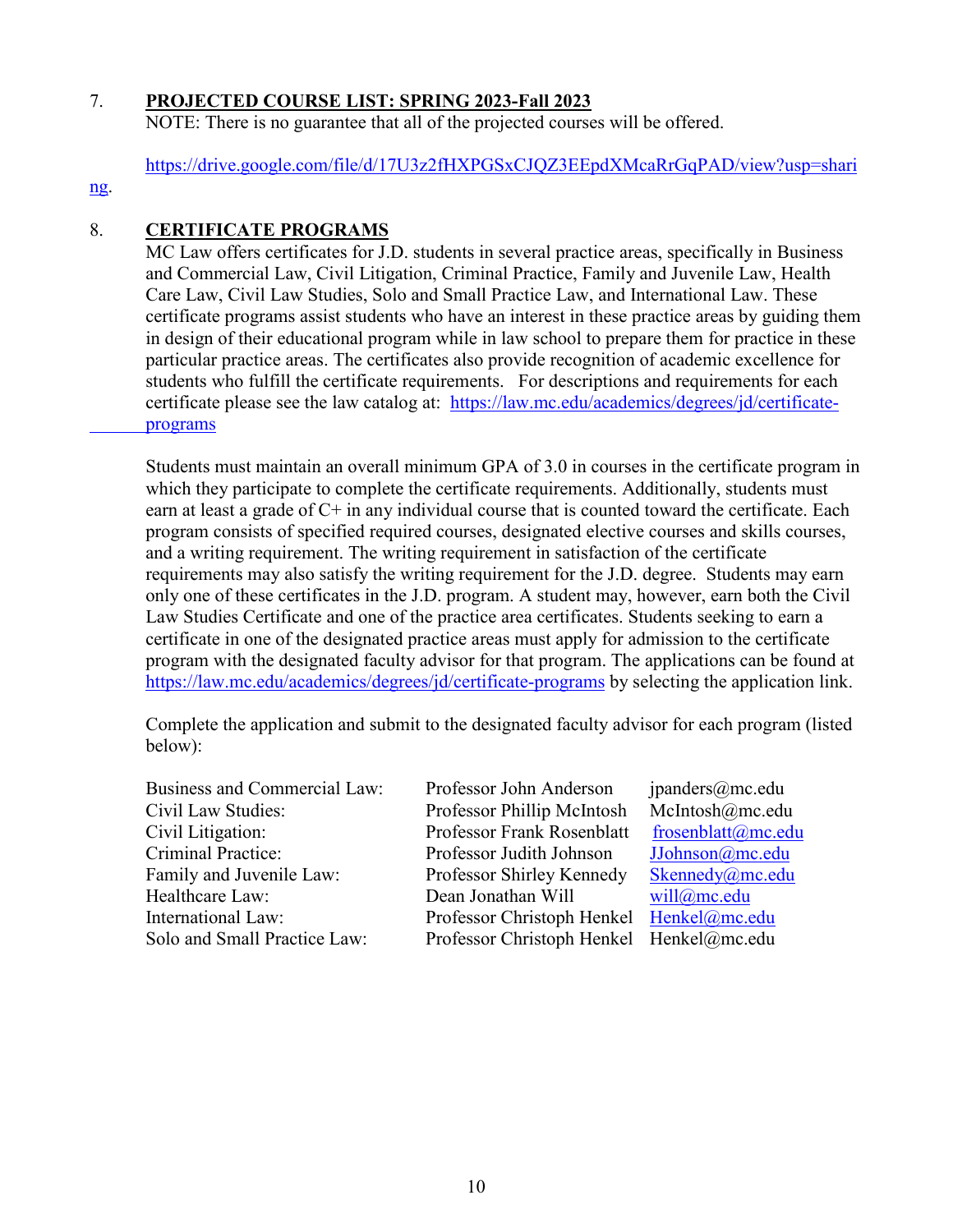**PREREQUISITES:** In determining your course selections, you should consider prerequisites for courses you plan to take. NOTE: Prerequisites CANNOT be waived.

| CRS#                             | <b>Course Name</b>                                                           | <b>Prerequisite Course #</b>                                                                 | <b>Prerequisite Course Name</b>                                              |  |  |
|----------------------------------|------------------------------------------------------------------------------|----------------------------------------------------------------------------------------------|------------------------------------------------------------------------------|--|--|
|                                  | <b>Education Law &amp;</b>                                                   | Students must have completed 45 hours. Students must also complete an online                 |                                                                              |  |  |
| 528                              | <b>Policy Clinic</b>                                                         | application.                                                                                 |                                                                              |  |  |
|                                  | Legal Analysis and                                                           | LAW 582- Legal Analysis and Communication I, LAW 583 - Legal Analysis and                    |                                                                              |  |  |
| <b>Communications III</b><br>587 |                                                                              | Communication II, LAW 580 - Legal Research I, and LAW 581 - Legal Research II                |                                                                              |  |  |
|                                  |                                                                              | Students must have completed 45 hours. Students must also complete an online                 |                                                                              |  |  |
| Adoption clinic<br>609           |                                                                              | application.<br>Students must have completed 45 hours. Students must also complete an online |                                                                              |  |  |
| 610                              | Youth Court Clinic                                                           | application.                                                                                 |                                                                              |  |  |
|                                  |                                                                              | 623                                                                                          | Evidence - Highly Recommended                                                |  |  |
|                                  | <b>Guardian Ad Litem</b>                                                     |                                                                                              | Students must have completed 45 hours. Students must also complete an online |  |  |
| 612                              | Clinic                                                                       | application.                                                                                 |                                                                              |  |  |
|                                  | <b>Advanced Child</b>                                                        | LAW 609 - Adoption Clinic OR Law 612 - Guardian Ad Litem Clinic. Students must also          |                                                                              |  |  |
| 629                              | Advocacy                                                                     | complete an online application.                                                              |                                                                              |  |  |
|                                  | Corporate and                                                                |                                                                                              |                                                                              |  |  |
| 637                              | Partnership Tax                                                              | 638                                                                                          | <b>Federal Taxation</b>                                                      |  |  |
| 643                              | Entrepreneurship<br>Law                                                      | 619                                                                                          | <b>Business Associations I</b>                                               |  |  |
|                                  | <b>Expert Witness</b>                                                        |                                                                                              |                                                                              |  |  |
| 648                              | Seminar                                                                      | 681                                                                                          | Trial Practice (concurrent or antecedent)                                    |  |  |
|                                  | Students must have completed 45 hours. Students must also complete an online |                                                                                              |                                                                              |  |  |
| 664                              | <b>Immigration Clinic</b>                                                    | application.                                                                                 |                                                                              |  |  |
| 677                              | <b>Trusts</b>                                                                | 618                                                                                          | Wills & Estates                                                              |  |  |
| 679                              | <b>Criminal Practice</b>                                                     | 562                                                                                          | Criminal Procedure (co-requisite)                                            |  |  |
| 681                              | <b>Trial Practice</b>                                                        | 623                                                                                          | Evidence                                                                     |  |  |
|                                  |                                                                              | Student must have completed 45 hours                                                         |                                                                              |  |  |
|                                  | Removal of Civil                                                             |                                                                                              |                                                                              |  |  |
| 686                              | Actions                                                                      | 625                                                                                          | Civil Procedure I                                                            |  |  |
| 710                              | Securities Regulation                                                        | 619                                                                                          | <b>Business Associations I</b>                                               |  |  |
| 741                              | <b>Litigation Technology</b>                                                 | 681                                                                                          | <b>Trial Practice</b>                                                        |  |  |
| 753                              | Bankruptcy                                                                   | 621                                                                                          | <b>Secured Transactions and Creditors Rights</b>                             |  |  |
|                                  |                                                                              |                                                                                              | (co-requisite)                                                               |  |  |
|                                  | Legal Externships                                                            |                                                                                              |                                                                              |  |  |
|                                  | (770, 771, 772, &                                                            |                                                                                              |                                                                              |  |  |
| 776)                             |                                                                              | Student must have completed 45 or 60 hours depending on placement.                           |                                                                              |  |  |

# **LAW COURSE OFFERINGS WITH PREREQUISITES**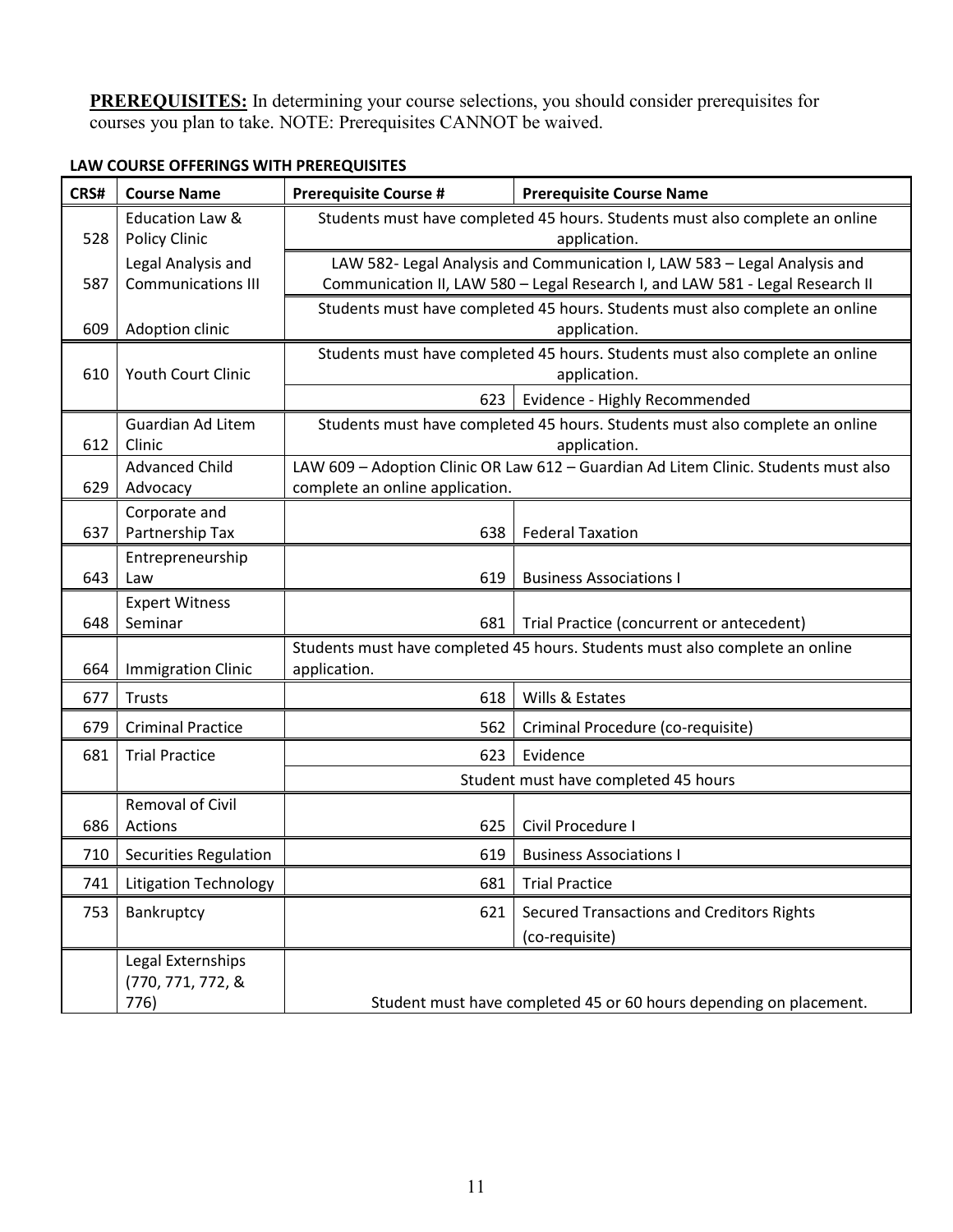### **SUMMER 2022 ADJUNCTS**

**Chad Hutchinson** Chad Hutchinson is a partner in the Jackson office of Butler Snow. He is an experienced trial attorney who has defended clients in the pharmaceutical and medical device industry the majority of his career. He has successfully tried cases to verdict and assisted trial teams for cases in multi-district litigation and various state courts all over the country. Chad recently received the 2018 Burton Award for his published work. He is listed in Best Lawyers in America® and Super Lawyers® and is AV-rated by Martindale-Hubbell®. Chad obtained a J.D., cum laude, from Mississippi College. He obtained both an M.A., cum laude, in Taxation and B.A., cum laude, in Accountancy from University of Mississippi. He is admitted to practice in Mississippi.

**Stephanie Jackson** Stephanie Jackson is a Louisiana native that has found her home in Mississippi. Stephanie is a life-long student-athlete, growing up playing football and basketball, the latter of which earned her a full scholarship to Tougaloo College where she studied English with a minor in Spanish. Upon graduating from Tougaloo, Stephanie joined the AmeriCorps National Civilian Community Corps where she served as a team leader in Denver, Colorado. Following her AmeriCorps service, Stephanie went on to serve her community as a law enforcement officer before enrolling into the Louisiana State University (LSU) Ourso School of Business. Stephanie ultimately decided that a career in law was more desirable and left the LSU Ourso School of Business, accepting a scholarship to the Mississippi College School of Law where she earned her Juris Doctor with a certificate in Business Law and graduated cum laude. Stephanie, however, never left sports. She is a former women's professional football player, retiring as a two-time champion, first-team All-American wide receiver, and a member of Team USA. Stephanie is also a former NFL scout and continues to work alongside the NFL as an NFL Flag Ambassador. Stephanie is currently a member of the New York State Bar Association and a sports attorney with a focus on amateur athletes.

**William E. (Trey) Manhein, III** Trey Manhein currently serves as Chief Financial Officer and General Counsel for LEC, Inc., a company that provides integrated services in automation, interface programming, networking, and fabrication for a wide range of industries, nationally and internationally. Before joining LEC, Inc., he engaged in the private practice of law with extensive experience in business, commercial, bankruptcy, and banking law. He is a graduate of Louisiana State University (2000) and Mississippi College School of Law (2003). He regularly teaches Secured Transactions and Sales and Leasing at MC Law and previously taught Banking Law as an adjunct.

**Ben Watson** Ben Watson is a partner in the Jackson office of Butler Snow. He is Chair of Butler Snow's e-Discovery Advisors team in the Commercial Litigation Group and focuses his practice on director and officer defense, trade secret litigation, contract litigation, intellectual property litigation, administrative law and aviation law. Ben is recognized for his expertise by a variety of publications, including Best Lawyers in America®, Super Lawyers®, and Martindale-Hubbell® (AV®- Preeminent™ Peer Review Rated), and is active in several Bar associations. He is the co-author of Mississippi Appellate Practice (MLI Press 2021) and also authored an article on the impact of COVID-19 on commercial transactions for the Mississippi Business Journal in 2020. Ben obtained his J.D., magna cum laude, from University of Mississippi and both his B.A., magna cum laude, and B.B.A., magna cum laude, in Accounting from Millsaps College. He is admitted to practice in Mississippi and Tennessee.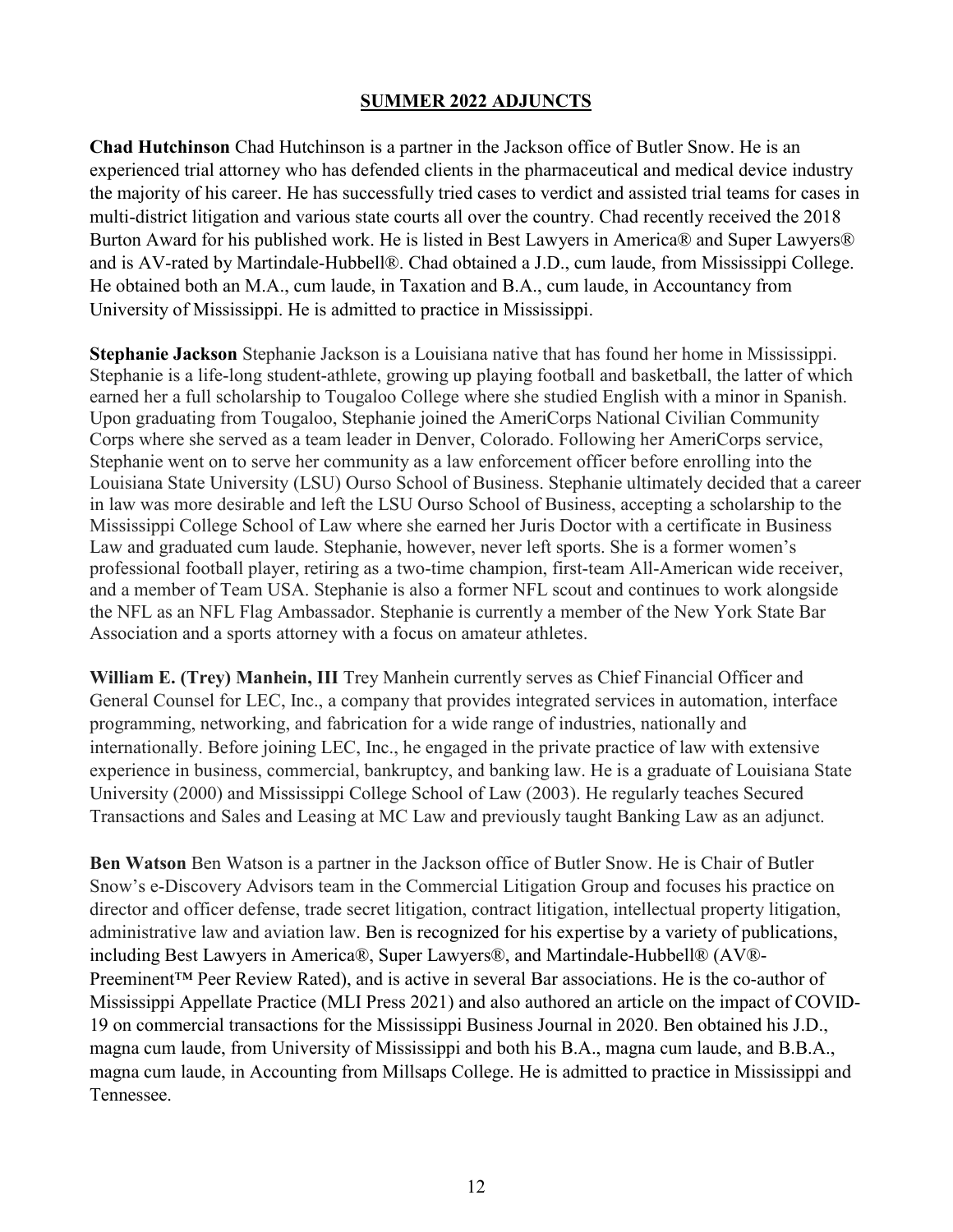## **FALL 2022 ADJUNCT PROFESSORS**

**Craig Brasfield** Craig Brasfield is a retired attorney after 33 years of practice. He served as a Special Assistant Attorney General in the Mississippi Attorney General's office in the civil litigation section and as a Deputy City Attorney in the Office of the City Attorney for the City of Jackson, also in civil litigation. He was a partner in the firm of Forman, Perry, Watkins, Krutz and Tardy. He holds bachelor's and master's degrees from the University of Mississippi and a J.D. from Mississippi College School of Law.

**T. Kenneth Griffis** Kenny Griffis currently serves as Associate Justice on the Mississippi Supreme Court. He previously served as Chief Judge and as Presiding Judge on the Mississippi Court of Appeals. Justice Griffis earned his accounting and law degrees from the University of Mississippi.

**James Henley** James Henley is currently a Chapter 13 Bankruptcy Trustee for the United States Bankruptcy Court for the Southern District of Mississippi. He earned his law degree with Special Distinction from Mississippi College School of Law and his B.B.A. in Accounting *cum laude* from Millsaps College.

**Joel R. Jones** Joel Jones is the Supervising Attorney for the Veterans Legal Clinic at Mississippi College School of Law. The Clinic offers a wide range of legal support to Mississippi Veterans and eligible dependents. Prior to coming to the Clinic, Mr. Jones had a career as a Special Assistant Attorney General at the Mississippi Attorney General's Office. He also served in the United States Marine Corps and the Mississippi Army National Guard, retiring from the latter as a Lieutenant Colonel in the Judge Advocate General's Corps. During his time in the service, Mr. Jones went overseas six (6) times, including two (2) deployments to Iraq. He is a frequent lecturer at the annual Mississippi National Guard JAG Conference. Mr. Jones was admitted to practice law in Mississippi in 1989.

**Winston L. Kidd** Winston Kidd serves as Circuit Court Judge for the Seventh District. He received his B.S. from the University of Mississippi and his J.D. from Mississippi College School of Law.

**William E. (Trey) Manhein, III** Trey Manhein currently serves as Chief Financial Officer and General Counsel for LEC, Inc., a company that provides integrated services in automation, interface programming, networking, and fabrication for a wide range of industries, nationally and internationally. Before joining LEC, Inc., he engaged in the private practice of law with extensive experience in business, commercial, bankruptcy, and banking law. He is a graduate of Louisiana State University (2000) and Mississippi College School of Law (2003). He regularly teaches Secured Transactions and Sales and Leasing at MC Law and previously taught Banking Law as an adjunct.

**Julian Miller** Julian Miller is an associate at Forman Watkins & Krutz LLP in Jackson, MS. After receiving his A.B. from Harvard University and graduating *cum laude* from the University of Mississippi School of Law, Julian clerked for Judge T. Kenneth Griffis on the Mississippi Court of Appeals. He worked as an associate at both Butler Snow LLP and Bradley LLP before joining Forman Watkins. Julian has successfully represented the Mississippi Department of Education, school districts, a charter school, teachers, and administrators, and several public-school students in school disciplinary and special education matters. He has also successfully litigated several multi-million-dollar cases at the administrative, trial, and appellate levels in state and federal courts.

**Ronald C. Morton, LL.M., CELA** Ronald Morton is the founding member of the Morton Law Firm, PLLC. His statewide practice is focused on estate planning, asset protection planning, elder law, business planning, and Medicaid planning. Mr. Morton graduated cum laude from Mississippi College in 1988 with a double major in public administration and applied sociology. In 1992 he earned a Juris Doctorate degree, magna cum laude, from Mississippi College School of Law. He was awarded a Masters of Law in Taxation with Honors from the University of Alabama School of Law in 2007, and has earned the designation of Certified Elder Law Attorney by the National Elder Law Foundation.